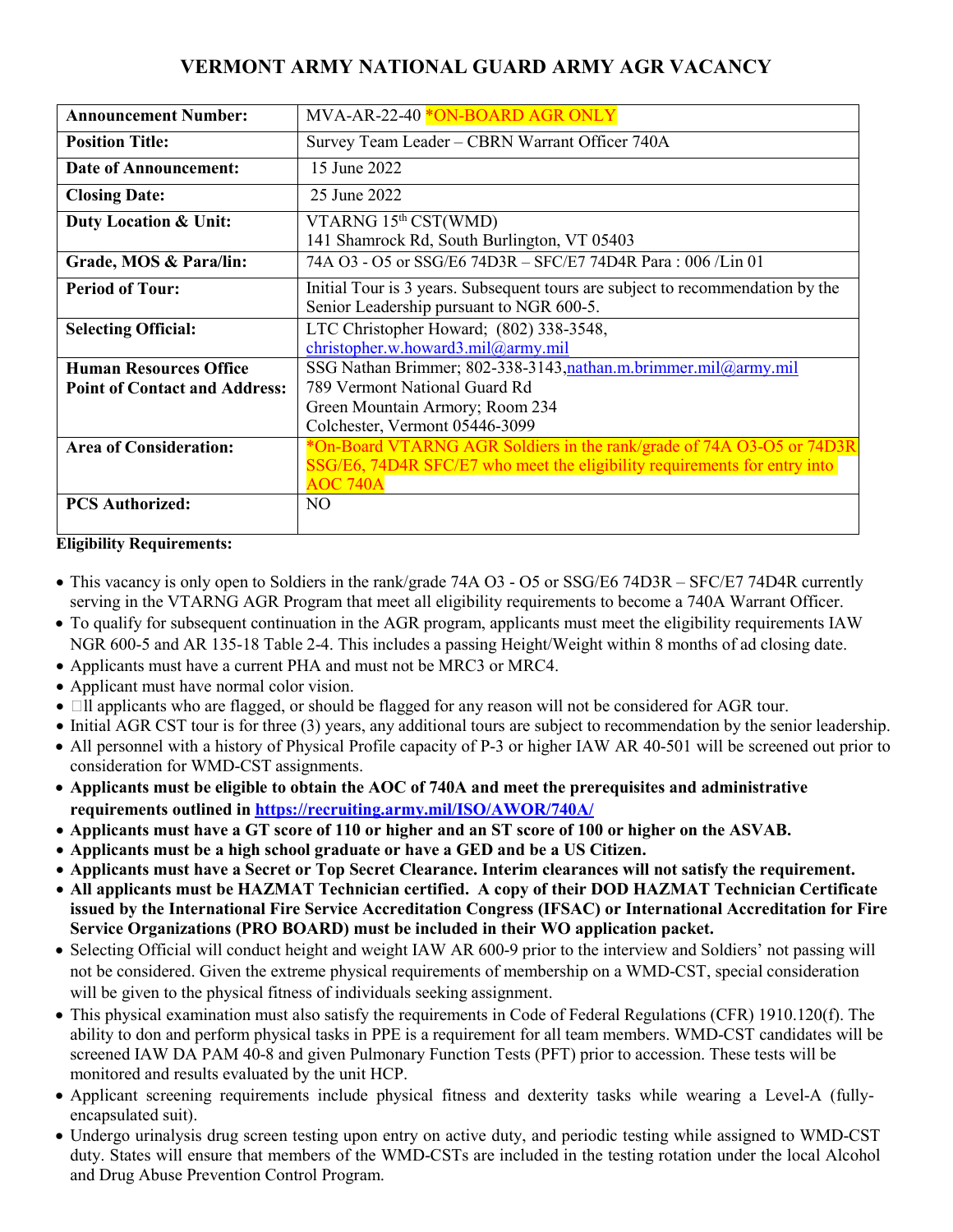#### **Preferred Experience:**

- **Have 24 months of rated time in a supervisory position documented by NCOERs or OERs**
- **Hold an associate degree or higher from an accredited college or university**
- **Diversity in assignments**
- Previous experience in CBRN CMF and/or knowledge of civilian HAZMAT techniques, tactics, and procedures.
- Knowledge, experience or training in the National Incident Management System.
- Experience as a First Responder or with an agency related to emergency response.

### **Duties and Responsibilities:**

- Oversees all survey operations for the 15<sup>th</sup> Civil Support Team (WMD) including training, planning, resource training, medical readiness, individual Soldier issues, logistics and other assigned duties.
- Leads a section of seven Soldiers and Airmen and ensures counseling's, evaluations, and Solider development occurs within the Survey section.
- Overseas the maintenance program for all issued equipment and ensures personnel have the appropriate access to properly document.
- Develops and refines garrison and tactical Standing Operating Guidance (SOGs).
- Coordinates all logistical requirements needed to ensure equipment readiness and operability.
- Is the CBRN SME to ensure continuity among the  $15<sup>th</sup>$  CST (WMD).
- CST Team members will be subject to uncommon tours, significant amounts of required training, rotational shift assignments, extended duty hours and frequent travel.
- Additional duties as assigned.

## **Other Requirements:**

- Must possess a valid state driver's license.
- Possession of or eligibility for a Government Issue Travel Card is required.
- Position requires all team members to hold a government issued phone for immediate notification.
- Must be able to be on call 24/7/365 days per year.
- This duty position will require at least six weeks of WOC and 14 weeks of WOBC to become qualified as a WO1. Training is expected to be completed within 12 months.
- All applicants must pass a pre-placement exam and medical requirements outlined in CNGBM 3501.00 (E-3 1,2) and an OSHA Screening prior to entry in this position.
- All CST team members must reside within NGB/FEMA RMP timeline of the Flight Facility located in South Burlington, VT.
- Applicants acknowledge that a "real-world" response means working in an affected area with radiological, chemical or biological hazards. This includes hazardous conditions and confined spaces which disqualifies those who are claustrophobic.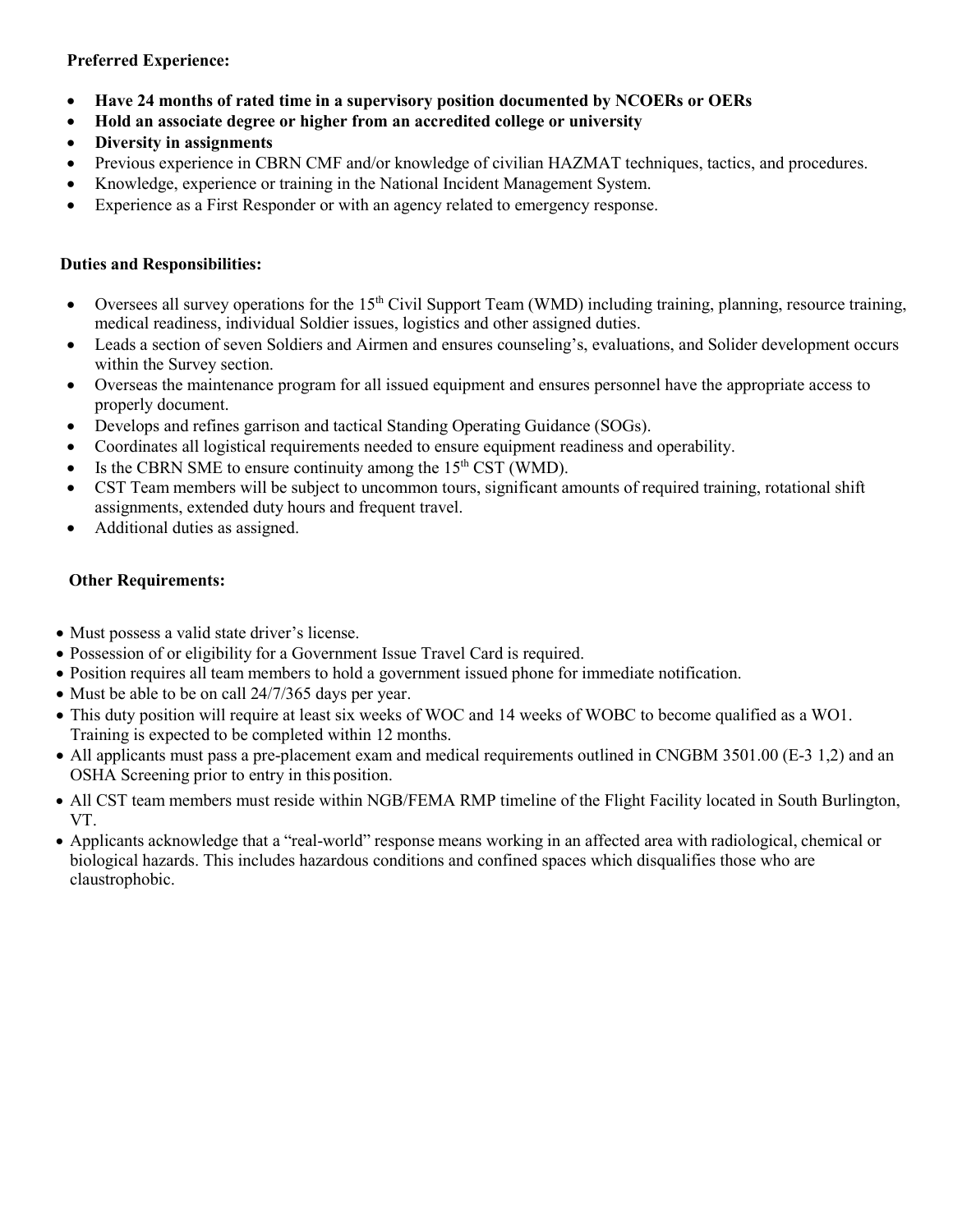#### **Instructions for Applying:**

- Interested applicants will submit documents on the attached Title 32 AGR Application Checklist. Please do not submitapplications in binders or stapled together.
- Applications without all required supporting documents will not be considered. Applications received after 1600 on the closing date will not be considered. Original packets will not be returned once they are received by the AGR Office.
- US Government postage and envelopes may not be used for submitting applications.
- **Emailed applications will be accepted. Email application to [nathan.m.brimmer.mil@army.mil](file://ngvt-sa7v-01/ORG/hro/AGR/Army%20AGR/Staffing/Army%20AGR%20Announcements/2018/Word/nathan.m.brimmer.mil@army.mil)**

**Miscellaneous:**

**Submit Applications (with attached checklist) to: Human Resources Office AGR Section, Room 234 789 Vermont National Guard Road Colchester, VT 05446-3099** 

**Equal Employment Opportunity: Equal Employment Opportunity:** The policy of the National Guard is to treat all applicants equally without regard to race, color, gender, religion, national origin, age, sex or sexual orientation or non-disqualifying handicap. The National Guard is committed to develop and implement a diversity program that is consistent with equal employment opportunity and with the "Human Goals" of the Department of Defense.